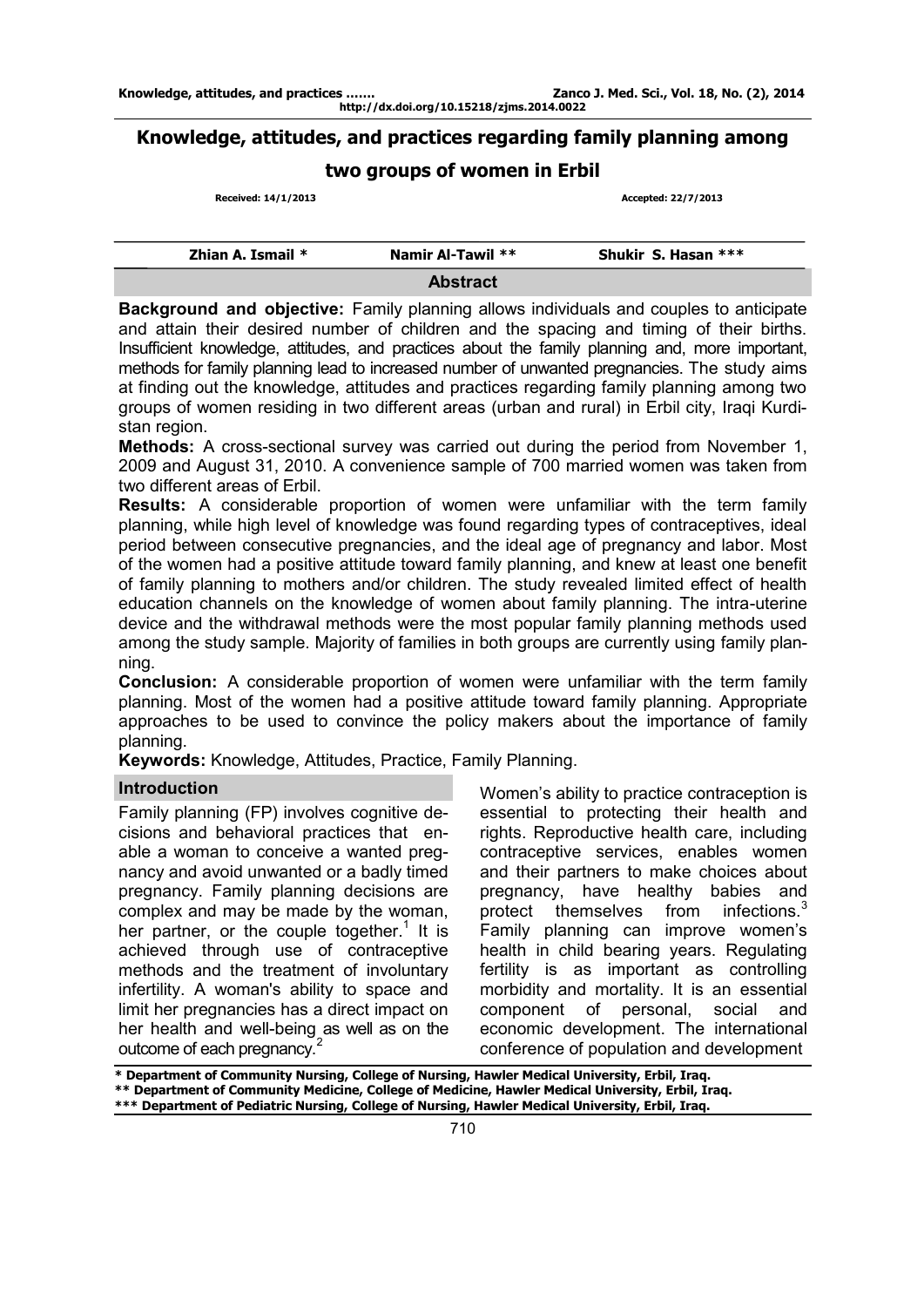(ICPD) estimated that 350 million couples worldwide lack access to the full range of modern FP methods.<sup>4</sup> Insufficient knowledge about the FP and, methods for FP lead to increased number of unwanted pregnancies. Millions of women are using FP to avoid pregnancy but fail, for a variety of reasons. They may not have received clear instructions on how to use the method properly, could not get a method better suited to them, were not properly prepared for side effects, or supplies ran out.<sup>2</sup> Many external factors influence this choice, including cultural practices, religious beliefs, attitudes and personal preferences, cost, effectiveness, misinformation, practicality of method, and self-esteem.<sup>5</sup> In spite of the importance of the subject, no previous comprehensive study about knowledge, attitudes and practices of FP methods was carried out in Erbil. This study will hopefully help in the development of FP services and FP program in the area by estimating the prevalence of contraceptive use among currently married women aged 15 - 49 years in Erbil city and in a rural area located near Erbil city. The study aimed at assessing the knowledge, attitude and practices regarding FP in women in the reproductive period; and studying the prevalence of utilization of FP in two areas of Erbil.

### **Methods**

A cross-sectional survey was carried out during the period that started on November 1, 2009 and ended in August 31, 2010. A convenience method of sampling was used to recruit 700 married women in their reproductive age group (15-49 years old). This sample was divided into two equal groups; group one (G.1) was collected from women attending the Azady Primary Health Care Center located in Erbil city, and group two (G. 2) was collected from the Qushtappa Primary Health Care Center located in Qushtappa sub-district which is considered as an example of a rural area. Official permission was obtained from Erbil Directorate of Health and from both primary health care centers. An interview was done by one of the researchers with all the women using a

questionnaire designed by the researchers and translated into Kurdish language. Data collection was done by the researcher, who kept the confidentiality and anonymity of the data. The questionnaire consisted of four parts. Part one included questions about socio-demographic characteristics of women. Part two consisted of questions about women's knowledge about FP, their knowledge about the concept of FP, its benefits for mother and child, knowledge about types of FP methods, the best FP method, women's opinion about the desired number of children in the family and the ideal period between pregnancies. Part three included questions about women's attitude toward FP and husband's attitude toward FP. Part four included questions about women's FP practices (past and present practices). Women were asked about spacing of their children, and lastly sources of FP methods. A pilot study was conducted on 60 women (30 from Erbil city and 30 from Qushtappa) during November 2009. Data were analyzed using the statistical package for social sciences (SPSS, version 15). Chi square test of association was used to compare between the proportions of the two study groups. A 'P' value of ≤ 0.05 was considered as statistically significant.

## **Results**

The majority of women were not aware of the proper definition of FP. Only 7.7% of women in G.1 and 14.0% of women in G.2 had given accepted answers (Table 1). Regarding knowledge of nature of benefits of FP to mothers, the result shows that 99.4% of G.1 and 94.9% of G. 2 answered that FP lead to less physical and emotional strain (P < 0.001). Table 2 shows the distribution of sample by knowledge of nature of benefits of FP to the mother and the child. The majority of the sample (92.1%) said that personal experience was the main source of information related to the benefits of FP. It is evident in Table 3 that the role of doctors and health workers is  $\frac{1}{x}$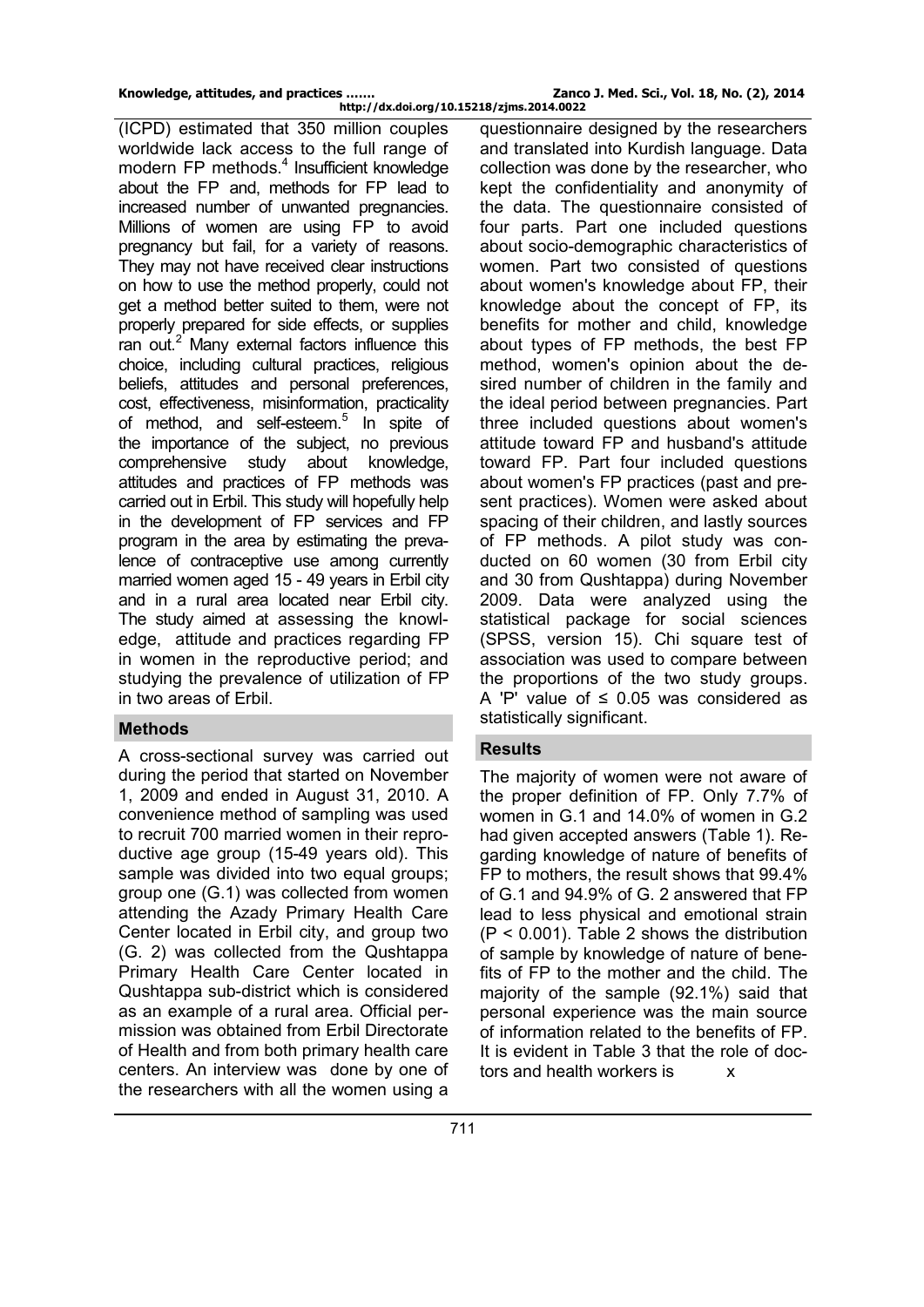| Knowledge, attitudes, and practices       | Zanco J. Med. Sci., Vol. 18, No. (2), 2014 |
|-------------------------------------------|--------------------------------------------|
| http://dx.doi.org/10.15218/zjms.2014.0022 |                                            |

limited. Women were asked to enumerate the types of FP methods. The majority (more than 90%) of both groups had knowledge about oral pills and intra-uterine device (IUD), while the minority (3%) had knowledge about safe period as a FP method (Table 4). Over one third (40.7%) of the sample agreed that the withdrawal is the best FP method. The second highest number of respondents believes that IUD is the best method (32.6%). No significant difference between G.1 and G. 2 were detected (Table 5). No significant differences between G.1 and G. 2 were detected and shows that around half

(47.6%) of the sample desire a family composed of four children (Table 6). The vast majority (83.1%) of husbands in G. 1 and (76.0%) of husbands in G. 2 had a positive attitude toward FP. Regarding the reasons behind positive attitude, 71.9% of fathers in G. 1 had a positive attitude for better health of mother and better care for children, while in G. 2, 68.7% had positive attitude for the same reason (Table 7). The prevalence of utilization of FP methods (traditional and modern) was 88.1%. The was no significant difference between the rates in G. 1 and G. 2 (89.4 and 86.9%,  $P = 0.29$  as shown in Table 8.

**Table 1:** Distribution of sample by knowledge about definition of FP mothers' opinions about FP and about benefits of FP.

|                                        |                            |      | Group                  |      |                    |      |         |
|----------------------------------------|----------------------------|------|------------------------|------|--------------------|------|---------|
|                                        | <b>Hawler</b><br>$N = 350$ |      | Qushtappa<br>$N = 350$ |      | Total<br>$N = 700$ |      | p value |
|                                        | No.                        | %    | No.                    | %    | No.                | $\%$ |         |
| Definition of FP.                      |                            |      |                        |      |                    |      |         |
| Accepted answer                        | 27                         | 7.7  | 49                     | 14.0 | 76                 | 10.9 |         |
| <b>Unaccepted Answer</b>               | 231                        | 66.0 | 211                    | 60.3 | 442                | 63.1 | 0.026   |
| No reply                               | 92                         | 26.3 | 90                     | 25.7 | 182                | 26.0 |         |
| Mothers' opinion about family planning |                            |      |                        |      |                    |      |         |
| Full agreement                         | 225                        | 64.2 | 257                    | 73.4 | 482                | 68.8 |         |
| Dis-agreement                          | 6                          | 1.7  | 10                     | 2.9  | 16                 | 2.3  |         |
| Partial agreement                      | 85                         | 24.3 | 58                     | 16.6 | 143                | 20.4 | 0.009   |
| Not certain                            | 34                         | 9.7  | 25                     | 7.1  | 59                 | 8.4  |         |

**Table 2:** Distribution of sample by knowledge of nature of benefits of FP to the mother and child.

|                                  | Group         |      |           |      |           |      |         |
|----------------------------------|---------------|------|-----------|------|-----------|------|---------|
|                                  | <b>Hawler</b> |      | Qushtappa |      | Total     |      | p value |
|                                  | $N = 350$     |      | $N = 350$ |      | $N = 700$ |      |         |
| <b>Benefits to the mother</b>    |               |      |           |      |           |      |         |
| Less physical & emotional strain | 345           | 99.4 | 332       | 94.9 | 677       | 97.1 | < 0.001 |
| Better health                    | 322           | 92.8 | 320       | 91.4 | 642       | 92.1 | 0.503   |
| Better health& less strain       | 268           | 77.2 | 271       | 77.4 | 539       | 77.3 | 0.951   |
| Less financial strain            | 113           | 32.6 | 141       | 40.3 | 256       | 36.4 | 0.034   |
| More time fore social relations  | 91            | 26.2 | 37        | 10.6 | 128       | 18.4 | < 0.001 |
| Others                           | 4             | 1.2  | 0         | 0    | 4         | 0.6  | 0.044   |
| <b>Benefits to the child</b>     |               |      |           |      |           |      |         |
| More emotional support           | 345           | 99.4 | 341       | 97.4 | 686       | 98.4 | 0.035   |
| More food& less financial strain | 312           | 89.9 | 319       | 91.1 | 631       | 90.5 | 0.579   |
| Better health                    | 28            | 8.1  | 53        | 15.1 | 81        | 11.6 | 0.004   |
| Don't know                       | 1             | 0.3  | 0         | 0    | 1         | 0.14 | 0.315   |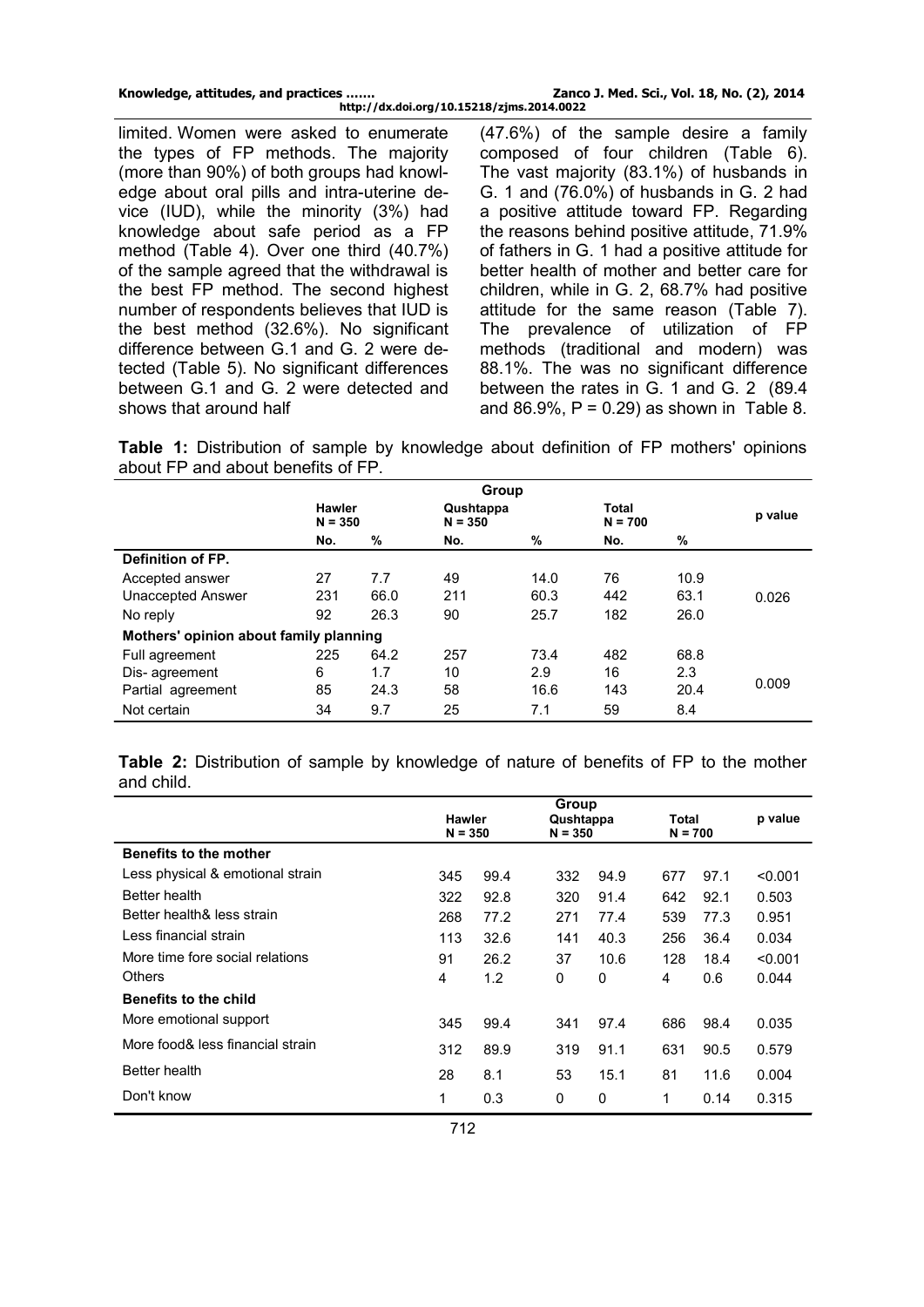**Knowledge, attitudes, and practices ……. Zanco J. Med. Sci., Vol. 18, No. (2), 2014 http://dx.doi.org/10.15218/zjms.2014.0022** 

**Table 3:** Distribution of sample by source of information about FP methods.

| Source of information | Group<br><b>Hawler</b><br>$N = 350$ |      | Qushtappa<br>$N = 350$ |      | Total<br>$N = 700$ |      | P       |
|-----------------------|-------------------------------------|------|------------------------|------|--------------------|------|---------|
|                       | No.                                 | %    | No.                    | %    | No.                | %    |         |
| Radio& Television     | 48                                  | 13.7 | 58                     | 16.6 | 106                | 15.1 | 0.292   |
| <b>Books</b>          | 13                                  | 3.7  | 6                      | 1.7  | 19                 | 2.7  | 0.103   |
| Magazines& newspapers | 11                                  | 3.1  | 4                      | 1.1  | 15                 | 2.1  | 0.068   |
| <b>Neighbors</b>      | 19                                  | 5.4  | 31                     | 8.9  | 50                 | 7.1  | 0.078   |
| Relatives & friends   | 86                                  | 24.6 | 91                     | 26   | 177                | 23.3 | 0.664   |
| Personal experience   | 338                                 | 96.6 | 307                    | 87.7 | 645                | 92.1 | < 0.001 |
| Doctor                | 30                                  | 8.6  | 49                     | 14   | 79                 | 11.3 | 0.023   |
| Health worker         | 9                                   | 2.6  | 16                     | 4.6  | 25                 | 3.6  | 0.154   |

# **Table 4:** Distribution of sample by knowledge about types of FP methods.

|                            | Group                      |      |                        |      |                    |      |       |
|----------------------------|----------------------------|------|------------------------|------|--------------------|------|-------|
| Types of FP.               | <b>Hawler</b><br>$N = 350$ |      | Qushtappa<br>$N = 350$ |      | Total<br>$N = 700$ |      | P     |
|                            | No.                        | %    | No.                    | %    | No.                | %    |       |
| Oral pills                 | 329                        | 94.0 | 337                    | 96.3 | 666                | 95.1 | 0.160 |
| intra-uterine device (IUD) | 335                        | 95.7 | 337                    | 96.3 | 672                | 96.0 | 0.700 |
| Condom                     | 253                        | 72.3 | 236                    | 67.4 | 489                | 69.9 | 0.161 |
| Withdrawal                 | 301                        | 86.0 | 297                    | 84.9 | 598                | 85.4 | 0.668 |
| Sterilization              | 20                         | 5.7  | 23                     | 6.6  | 43                 | 6.1  | 0.637 |
| Injection                  | 147                        | 42.0 | 176                    | 50.0 | 323                | 46.0 | 0.028 |
| Safe period                | 10                         | 2.9  | 11                     | 3.1  | 21                 | 3.0  | 0.825 |
| Lactational amenorrhea     | 72                         | 20.6 | 47                     | 13.4 | 119                | 17.0 | 0.012 |

# **Table 5:** Distribution of sample by opinion about the best FP method.

|                            |                |      |           | Group |              |      |       |
|----------------------------|----------------|------|-----------|-------|--------------|------|-------|
| <b>Best method</b>         | <b>Hawler</b>  |      | Qushtappa |       | <b>Total</b> |      |       |
|                            | No.            | %    | No.       | %     | No.          | %    | P     |
| Oral pills                 | 20             | 5.7  | 24        | 6.9   | 44           | 6.3  |       |
| intra-uterine device (IUD) | 106            | 30.3 | 122       | 34.9  | 228          | 32.6 |       |
| Condom                     | 34             | 9.7  | 39        | 11.1  | 73           | 10.4 |       |
| Withdrawal                 | 147            | 42.0 | 138       | 39.4  | 285          | 40.7 |       |
| Sterilization              | 1              | 3.0  | 5         | 1.4   | 6            | 9.0  |       |
| Injection                  | $\overline{2}$ | 6.0  | 4         | 1.1   | 6            | 9.0  | 0.077 |
| Safe period                | 3              | 9.0  | 1         | 3.0   | 4            | 6.0  |       |
| Lactational amenorrhea     | 29             | 8.3  | 12        | 3.4   | 41           | 5.9  |       |
| <b>Others</b>              | 8              | 2.3  | 5         | 1.4   | 13           | 1.9  |       |
| Total                      | 350            | 100  | 350       | 100   | 700          | 100  |       |
|                            |                |      |           |       |              |      |       |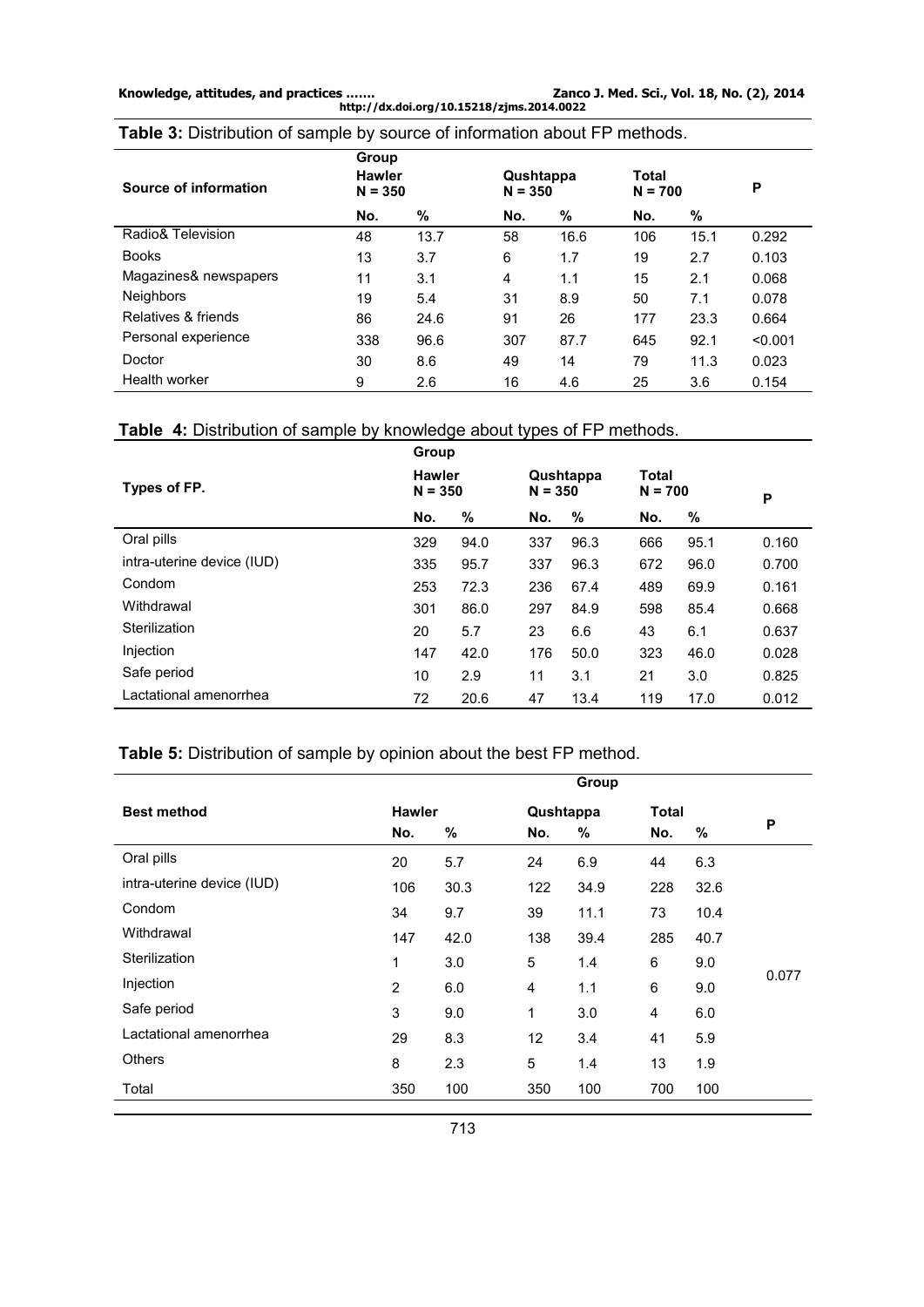**http://dx.doi.org/10.15218/zjms.2014.0022** 

| Desired No. of children | Group<br><b>Hawler</b> |      | <b>Total</b><br>Qushtappa |      |     |      | p     |
|-------------------------|------------------------|------|---------------------------|------|-----|------|-------|
|                         | No.                    | %    | No.                       | $\%$ | No. | %    | value |
|                         | $\overline{2}$         | 6.6  | $\mathbf 0$               | 0    | 2   | 3.0  |       |
| $\overline{2}$          | 104                    | 29.7 | 78                        | 22.3 | 182 | 26   |       |
| 3                       | 55                     | 15.7 | 77                        | 22   | 132 | 18.9 |       |
| 4                       | 163                    | 46.6 | 170                       | 48.6 | 333 | 47.6 |       |
| 5                       | 11                     | 3.1  | 15                        | 4.3  | 26  | 3.7  | 0.084 |
| 6                       | 9                      | 2.6  | 6                         | 1.7  | 15  | 2.1  |       |
| 7                       | 6                      | 1.7  | 4                         | 1.1  | 10  | 1.4  |       |
| Total                   | 350                    | 100  | 350                       | 100  | 700 | 100  |       |

**Table 6:** Distribution of sample by opinion about desired no. of children in the Family.

**Table 7:** Distribution of sample by their husbands' attitude toward FP.

|                                                         | Group                      |      |                        |      |                    |      |         |
|---------------------------------------------------------|----------------------------|------|------------------------|------|--------------------|------|---------|
| What is your husband's<br>attitude toward FP.           | <b>Hawler</b><br>$N = 350$ |      | Qushtappa<br>$N = 350$ |      | Total<br>$N = 700$ |      | p value |
|                                                         | No.                        | %    | No.                    | %    | No.                | %    |         |
| <b>Positive</b>                                         | 291                        | 83.1 | 266                    | 76.0 | 557                | 79.6 |         |
| Negative                                                | 58                         | 16.6 | 81                     | 23.1 | 139                | 19.9 | 0.052   |
| Not certain                                             | 1                          | 0.3  | 3                      | 0.9  | 4                  | 0.6  |         |
| Reasons behind positive attitude of husbands toward FP. |                            |      |                        |      |                    |      |         |
| Less economic strain                                    | 125                        | 42.8 | 174                    | 65.4 | 299                | 53.6 | < 0.001 |
| Better health for mother&<br>better care for children   | 210                        | 71.9 | 184                    | 68.7 | 394                | 70.4 | 0.399   |
| Complete family size                                    | 121                        | 41.4 | 128                    | 47.8 | 249                | 44.5 | 0.133   |
| Don't know                                              | 3                          | 1.0  | 0                      | 0    | 3                  | 0.5  | 0.096   |
| Total                                                   | 291                        | 100  | 266                    | 100  | 557                | 700  |         |

| Table 8: Distribution of sample by their current usage of FP methods. |  |  |  |  |
|-----------------------------------------------------------------------|--|--|--|--|
|-----------------------------------------------------------------------|--|--|--|--|

|                    | Group                             |      |                  |                   |                           |      |         |
|--------------------|-----------------------------------|------|------------------|-------------------|---------------------------|------|---------|
| current use of FP. | <b>Hawler</b><br>$N = 350$<br>No. | %    | $N = 350$<br>No. | Qushtappa<br>$\%$ | Total<br>$N = 700$<br>No. | $\%$ | p value |
| No                 | 37                                | 10.6 | 46               | 13.1              | 83                        | 11.9 |         |
| Yes                | 313                               | 89.4 | 304              | 86.9              | 617                       | 88.1 | 0.29    |
| Total              | 350                               | 100  | 350              | 100               | 700                       | 100  |         |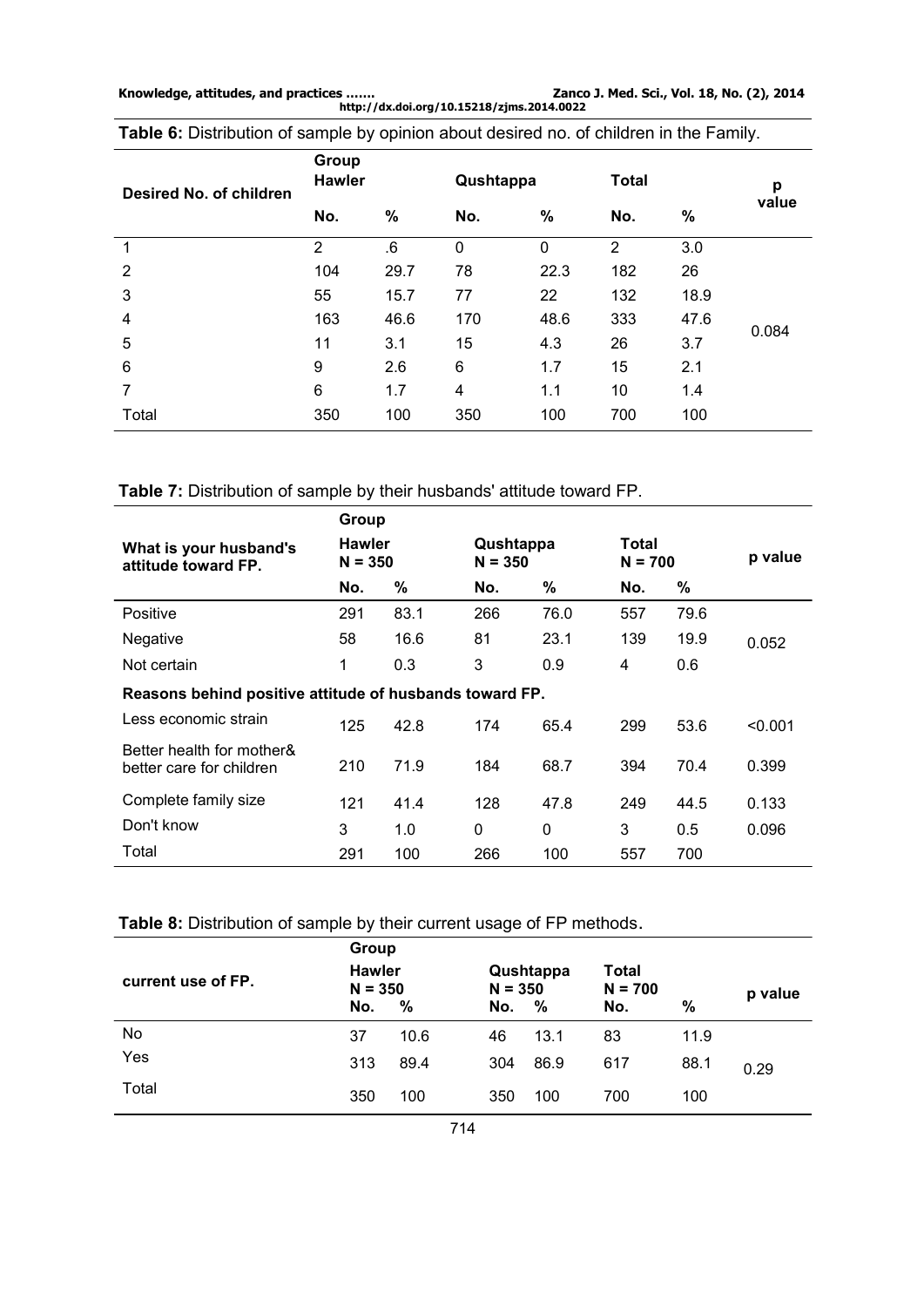Figure 1 shows that 44% of users of FP methods were using the traditional methods like (withdrawal, breast feeding and others)



. Distribution of users by method type **Figure** 

**Figure 1:** Distribution of users by method type.

## **Discussion**

The study showed that a considerable proportion of women in the two groups were unfamiliar with the term FP, but at the same time they were aware of types of contraceptive measures. This indicates that FP is a new terminology in the Iraqi dictionary whereas -contraception- is a well known term. A study conducted in Nais, showed that there is less knowledge about FP. Complete definition of the idea of FP was familiar only to 6.1% of interviewees, while 14.6% of them were unfamiliar with the FP, 79.3% partly familiar.<sup>6</sup> The majority of women in the sample (97.1%) thought that FP will decrease physical and emotional strain on them and 92.1% thought that FP will lead to better health on them ignoring other benefits like less financial strain and more time for social relations. This reflects a defect in health education of the community. Results of a study that was conducted in Baghdad showed that 61.8% of women in the sample thought that FP will decrease physical or emotional strain on them.<sup>7</sup> Results of a study done in Duhok showed that 82.4% of women knew some of FP benefits.<sup>8</sup> Similar results were found in the study comprising interviewees from

Nigeria which showed that most of the respondents had good knowledge about the benefits of  $FP<sup>9</sup>$  Results showed that the majority of the sample (92.1%) said that personal experience is the main source of information related to benefits of FP methods reflecting a minimum effect of the health education channels. Results showed that radio and television had a limited contribution in provision of information on FP. A study conducted in Baghdad also showed that radio and television had a limited contribution in provision of information on  $FP<sup>7</sup>$  This could be attributed to the introduction of satellite channels in Iraq. Similar result showed that most of women (85%) obtained their information from acquaintances rather than from health practitioners.<sup>8</sup> Different results were found in the study comprising interviewees from Nis. Most of the interviewees reported that their source of information about contraception was newspapers and media  $(28.6\%)$ <sup>6</sup> A different result was obtained from a study conducted in Nnewi, south-east Nigeria which showed that the major sources of information on FP were health workers and radio.<sup>9</sup> Different results were found in the study comprising interviewees from Tezu village that showed that the main source of knowledge is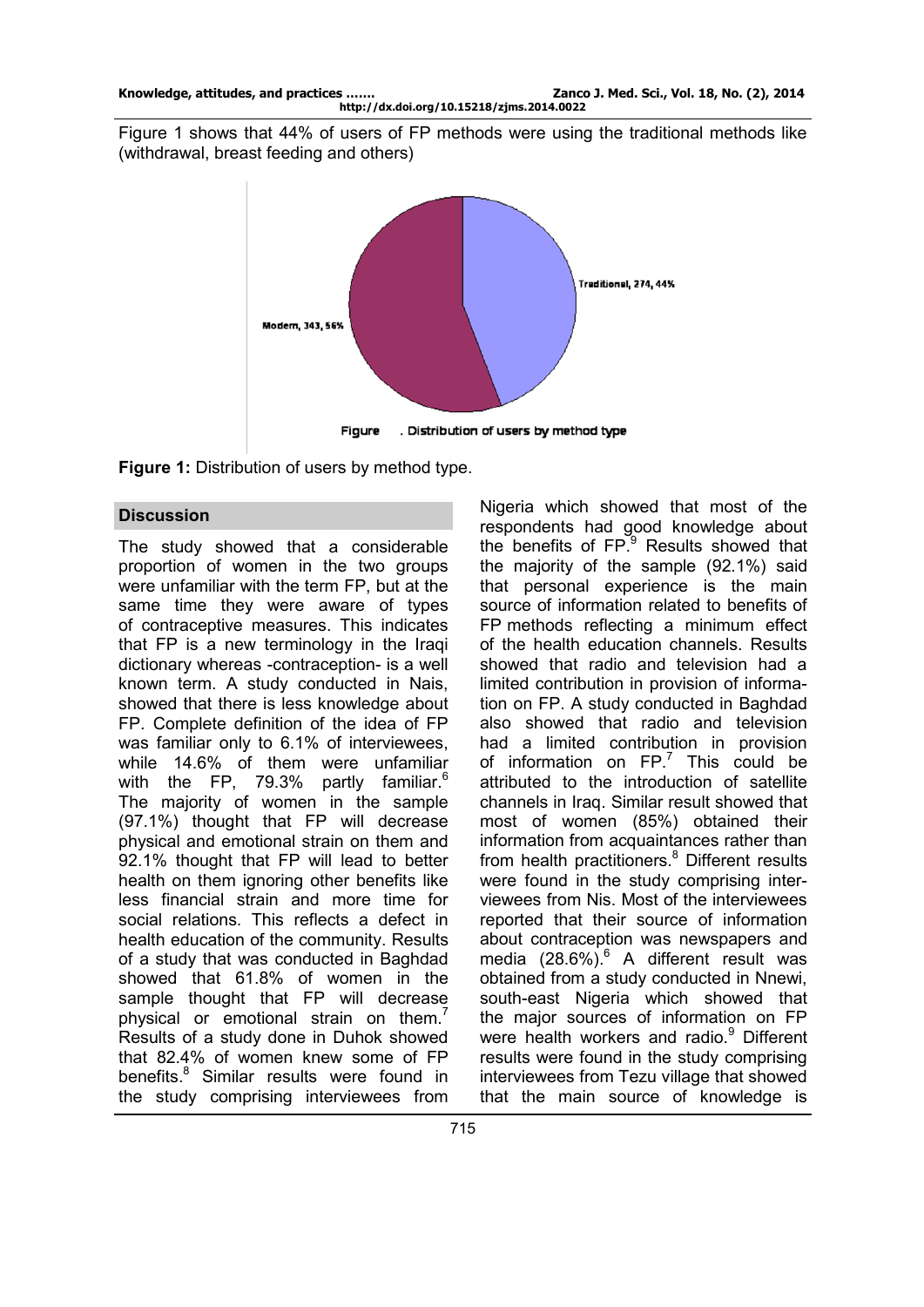friends as reported by 44% of the respondents, and 22% of the respondents' knowledge came from mass media.<sup>10</sup> Women from underdeveloped countries such as Malawi, receive the basic information about the contraception from health professionals when they come to hospital for any reason. $11$  The study showed high rates of knowledge of FP methods. Similar results were found in the study comprising interviewees from Baghdad that showed that the knowledge about FP methods was good with 99.7% of women having knowledge about pills and  $IUDs<sup>7</sup>$ . Similar results were found in the study comprising interviewees from Duhok that showed that the knowledge about FP was good; two thirds knew at least 4-6 methods. $8$  Different results were obtained from a study done by World Health Organization (WHO) which showed that women in many underdeveloped countries do not have enough knowledge about contraception, for instance, women in Tanzania know almost nothing about contraception and in Nigeria only 34% of women have ever heard about contraception.<sup>12</sup> Similar results were obtained in a study undertaken in the Tezu village by Mao in 2007 which showed that the knowledge of FP is widespread among the respondents and they were aware of at least one method of contraception.<sup>9</sup> In contrast to these result, a different study comprising interviewees from Belgrade showed that there is less knowledge about FP than about contraception.<sup>13</sup> Results showed that 40.7% of respondents believe that withdrawal represents the most efficient method and 32.6% of respondent believe that IUD represents the most efficient method of contraception. This could be attributed to the fear from modern methods and to lack of health education. Different results were found in the study comprising interviewees from Nis that showed that 39.2% of interviewees think that condom presents the most efficient method of contraception.<sup>6</sup> Knowledge about the efficiency and effect of contraceptive means is very poor in some countries.<sup>14</sup> In contrast to

our results a study conducted in Nis by Radulovic and others in 2006 showed that 74.3% of women older than the age of 35 think that modern methods of contraception are more efficient than traditional ones<sup>6</sup>. The study showed that the majority of women (urban and rural) desire four or less children. Similar results were found in the study comprising interviewees from Baghdad showed that the majority (86%) of women desire four or less children.<sup>7</sup> Finding from another study argues that couples who have an abiding preference for son will continue bearing children despite having reached their ideal family size.<sup>15</sup> The study showed that a high proportion of husbands (83.1% in G. 1 and 76.0% in G. 2) had positive attitude toward FP as reported by their wives. It must be mentioned that some of those men reacted positively toward FP only after having five or more children. Similar results were found in the study comprising interviewees from Baghdad showed that a high proportion of husbands (87.7% in Group 1 and 76.7% in Group 2) had positive attitude toward FP as reported by their wives.<sup>7</sup> Results showed that 88.1% of respondents do practice (current usage) FP methods, 56% were using modern method and 44% were using traditional methods. In spite of this high percentage of use of FP methods, the growth rate is still high. This could be due to the use of traditional methods (44%) which have high failure rates.<sup>16</sup> A study conducted in Jordan showed that the prevalence of modern contraception use was 37.5%, and 8.4% were using traditional methods. $17$  The use of modern methods in Bangladesh, Kenya and Pakistan was 47%, 32% and 20%, respectively. In a number of West African countries, such as Niger and Nigeria, fewer than 10% of married women practice modern contraception.<sup>18</sup> A study conducted in India during 2005–2006, showed that 58% of married women of reproductive age in the highest wealth quintile used modern methods, compared with 35% in the lowest quintile.<sup>14</sup> According to the WHO report,